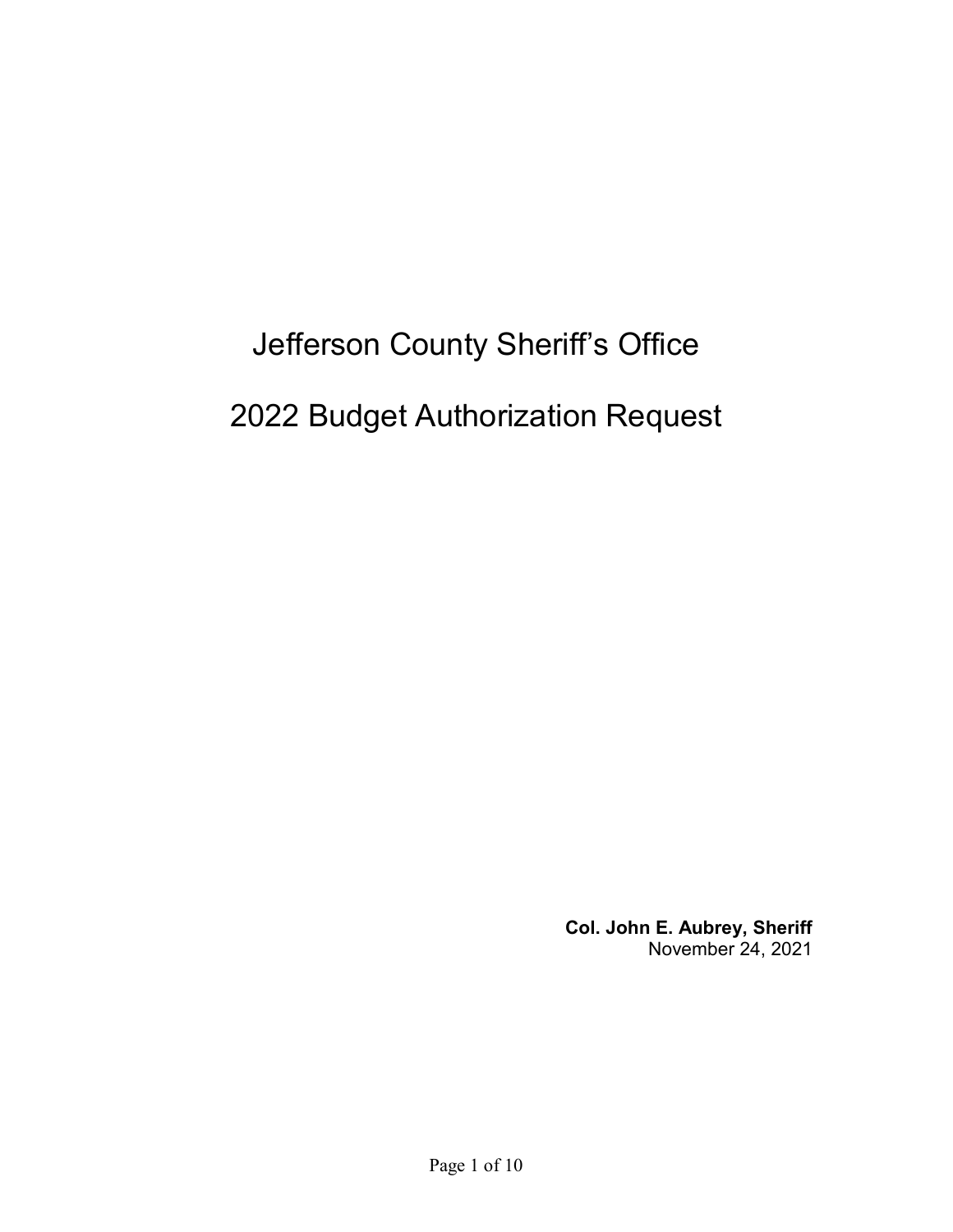# **Introduction and Summary 2022**

The Jefferson County Sheriff's Office seeks the approval of the Metro Council for its 2022 budget authorization request. The Sheriff's Office has endeavored to provide accurate and detailed revenue and expense projections that will allow the Sheriff's Office to use its resources to meet its legitimate and reasonable needs.

Attachment A of our 2022 budget request shows in detail our revenues, expenditures, and anticipated surplus/deficit. A full explanation of our revenue and expenditures is also provided in the following narrative

# *Revenue Sources*

# **Fees and Commissions**

Fees and Commissions are non-reimbursement sources of revenue to the Sheriff's Office, which are subject to a 75/25% split with the Metro Government. KRS 64.350(1).

# Tax Commissions

KRS 134.119 provides that the Sheriff shall be the collector of all state, county, county school district, and other taxing district property taxes. The sheriff's office collects real and personal property taxes, franchise taxes, domestic life insurance and bank deposit taxes, limestone, sand & gravel taxes, air & watercraft taxes, distilled spirits, telecommunication taxes, railroad taxes, leaseholds, and downtown management district taxes. Commissions are earned for collecting of these taxes on behalf of the Commonwealth of Kentucky, Metro Government, the Urban Service District, nine (9) Fire Protection Districts, The Downtown Management District, the Abandoned Urban Property District, and the City of Mockingbird Valley. The commissions earned for the collection of taxes are the largest source of revenue for the Sheriff's Office.

Statutes define the commission rate based on the type of jurisdiction for which the tax is collected:

| <b>LEVIED BY</b>              | <b>COMM./REIMB.</b> | <b>STATUTE</b>     |
|-------------------------------|---------------------|--------------------|
| <b>KENTUCKY</b>               | 4.25%               | KRS 134.119        |
| <b>METRO</b>                  | 4.25%               | KRS 134.119        |
| <b>FIRE DISTRICTS</b>         | $1\%$               | KRS 75.040(4)      |
| <b>URBAN SERVICE DISTRICT</b> | 4.25%               | KRS 133.220(2) and |
|                               |                     | KRS 65.192(8)      |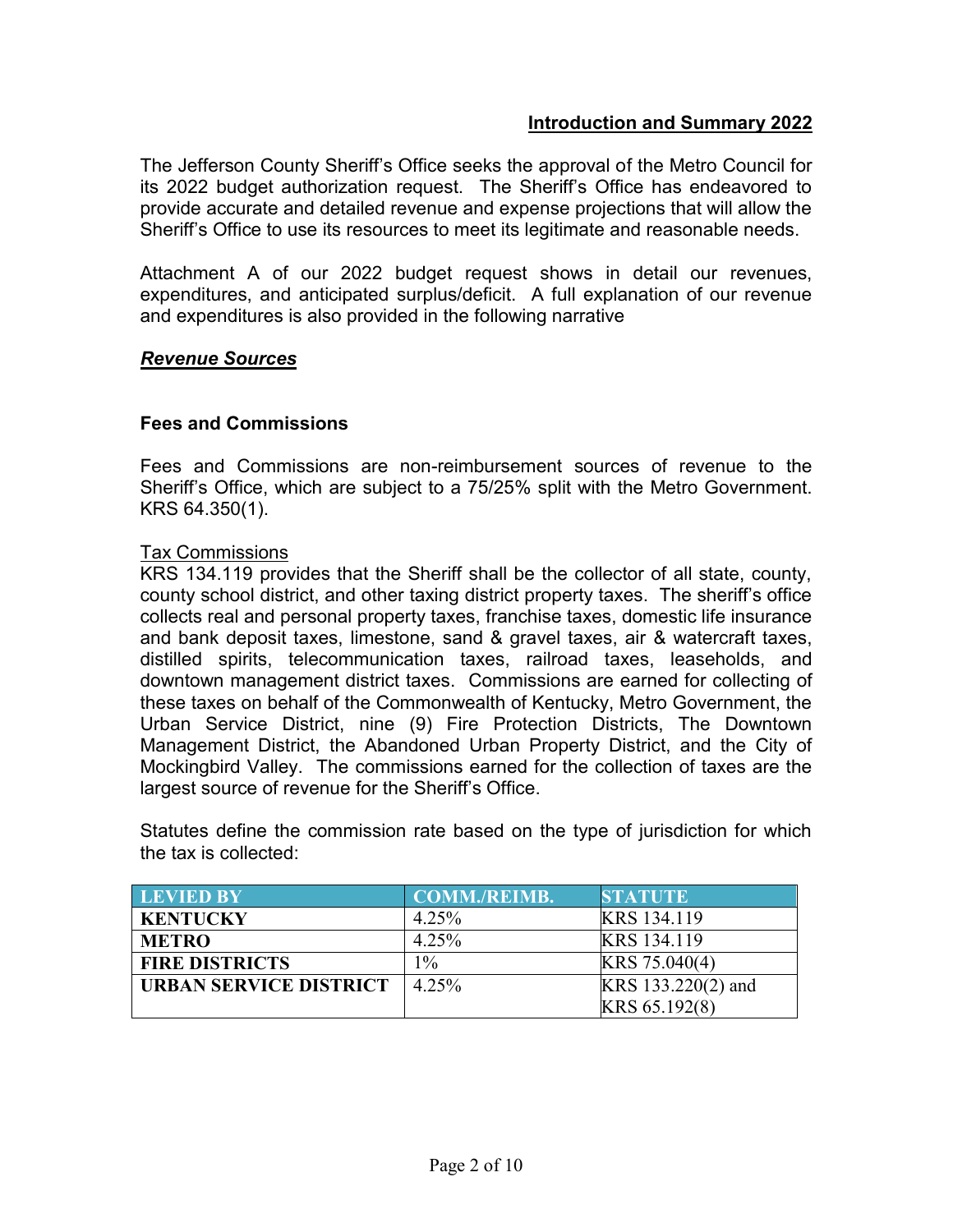# Telecommunication Fee

The Sheriff's Office is currently eligible for a supplement of approximately \$152,000.00 per year from the "hold harmless" fund for the collection of the telecommunication tax. This supplement is paid to us by the State.

# Delinquent Commissions and Add-on Fee

The Sheriff's Office is entitled to an added 10% fee when the 10% penalty collection begins. KRS 134.119(7). The Sheriff's Office tax collection period runs from November  $1^{st}$  thru April  $15^{th}$ . Unpaid taxes are turned over to the County Clerk for further collection efforts. KRS 134.122(2)(d) allows for the Sheriff's commission and add-on fee to become part of the Certificate of Delinquency.

# Execution Fees

The Sheriff's Office is entitled to a fee for collecting money under an execution or distress warrant. The fee is based on a sliding scale formula contained in KRS 64.090.

# Process Fees

The Sheriff's Office processes a variety of legal papers for which it collects statutorily defined fees under KRS 64.090. The Sheriff's Office processes approximately 80,000 papers each year. Only about 50,000 of these process papers have a fee attached. EPOs, warrants, rules, personal services, reissued papers, and process caused by EPOs have no fee attached to them. The approximate cost of serving EPOs (Domestic Violence Orders) and other papers is \$3,000,000.00 annually for which we receive no reimbursement. In January 2016, a new section of KRS 456 took effect which allowed individuals to petition for interpersonal protective orders when the individual has been the victim of either domestic violence and abuse, dating violence and abuse, sexual assault, or stalking. This change in the law has increased the number of protective orders that the Sheriff's Office is required to serve that have no fee attached to them.

# Auto Inspection Fees

The Sheriff's Office is required to inspect the title and Vehicle Identification Number of each out-of-state vehicle to be registered in Jefferson County. The Sheriff's Office receives a five dollar (\$5.00) fee for this certification. There is an additional fee of ten dollars (\$10.00) per trip fee if the inspector is required to travel to the location of the vehicle(s). The trip fee only applies to the first car inspected. KRS 186A.115)(b)(c). The Sheriff's Office has entered into a lease for the parking lot at  $9<sup>th</sup>$  and Market. The Sheriff's Office also leases a modified portion of the parking garage at 838 West Market Street adequate to house our auto inspection facility. This leasehold is funded from the Sheriff's budget and not Metro's even though Metro is required by KRS 134.160(1) to provide office space. The Sheriff's Office also has six (6) inspection sites located at the Jefferson County Clerk's branch offices.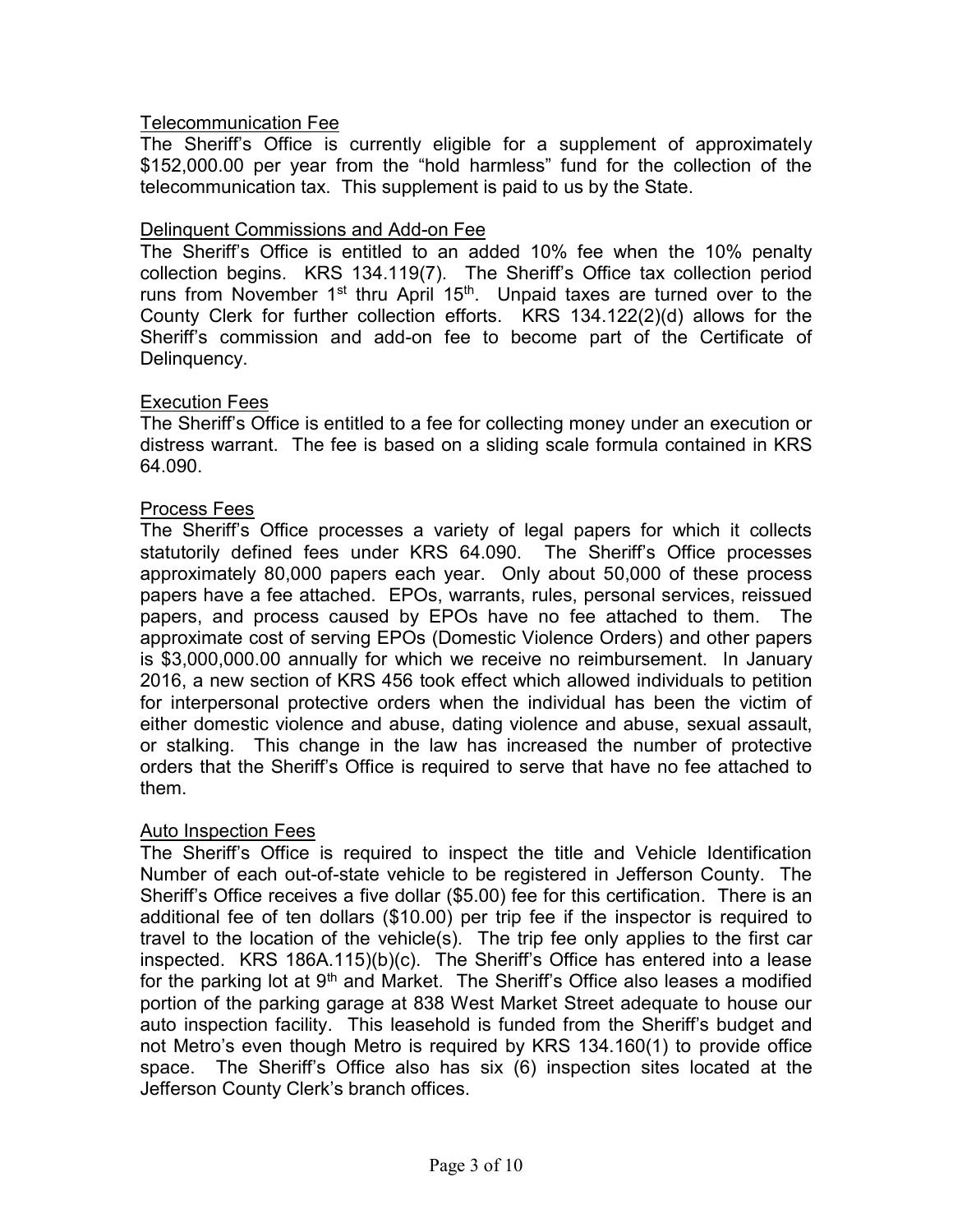# C.C.D.W. Fees

The Sheriff's Office is required by KRS 237.110 to process applications for a permit to carry a concealed deadly weapon. The office is entitled to retain \$20 per application processed as a fee for administrative services. The permits are good for five (5) years before renewal. Effective June 27, 2019 Kentucky statutes were changed to allow eligible people to carry a concealed gun without a permit or completing a background check and safety training.

# **Non-fee Revenue**

Non-fee revenues are reimbursements for expenses incurred by the Sheriff's Office and are not subject to the 75/25% split with the Metro Government.

# School Expense Reimbursement

The Sheriff's Office collects taxes on behalf of the Jefferson County Public Schools pursuant to KRS 160.500. The statute provides for reimbursement for the collection of taxes to be not less than one and one-half percent (1.5%) and not to exceed four percent (4%). The Sheriff's Office retains the statutory minimum reimbursement of one and one-half percent (1.5%) of school tax receipts.

# School Delinquent Reimbursement

This is the 10% add on fee and School Board reimbursement fee from the County Clerk's sale of the Certificates of Delinquency. KRS 134.122(2)(d).

# Interest Income

The Sheriff's Office is required to distribute collected tax funds by the  $10<sup>th</sup>$  day of the month after collected. Pursuant to KRS 134.140(1) the Sheriff's Office invests all tax revenues collected on behalf of the State, Metro Government, Urban Service District, Downtown Management District, Fire districts, and the City of Mockingbird Valley prior to the time of distribution to the appropriate taxing jurisdiction. Investments are made in a manner consistent with KRS 66.480 and KRS 41.240(4). Taxes collected for the Jefferson County Public School are remitted daily.

# KLEFPF Reimbursement

The Kentucky Law Enforcement Foundation Program Fund (KLEFPF) provides a pay incentive to law enforcement officers for completing annual in-service training. The Kentucky Department of Criminal Justice Training reimburses the Sheriff's Office for the KLEFPF payments to the deputies and the retirement costs on the payments. The Sheriff's Office must still pay the FICA on KLEFPF and the retirement on overtime on KLEFPF.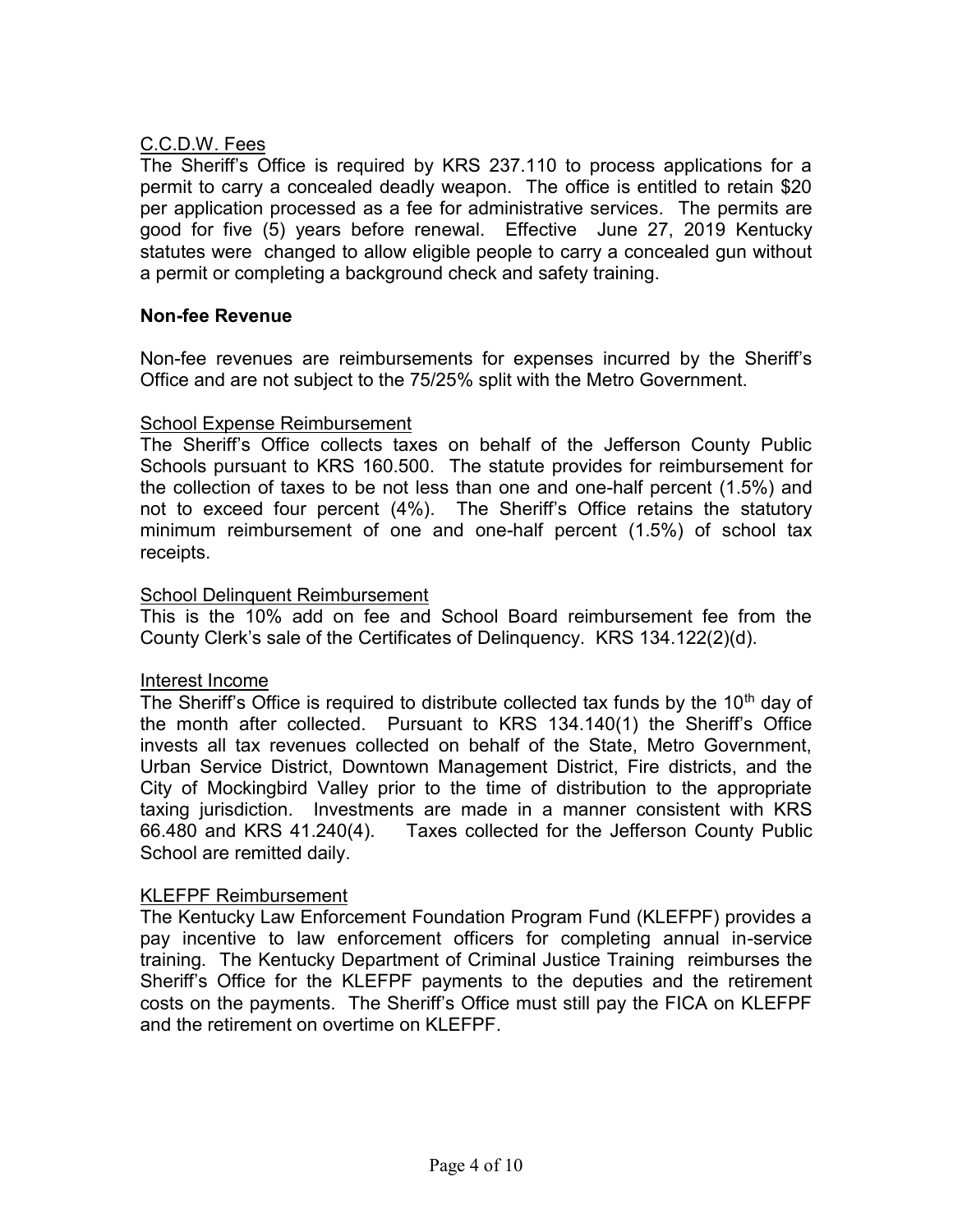# **Attending Courts**

The Sheriff's Office is required by statute to provide security services to over sixty (60) areas of Circuit, Family, and District Courts including building security. KRS 64.092(6); KRS 23A.090; KRS 24A.140. To meet this obligation, the Sheriff's Office has 151 deputies and 4 civilians in service to the Jefferson County Circuit and District Courts. These deputies are assigned to provide security in the courtroom, transport and monitor prisoners awaiting a court appearance, provide security at the entrances of both court complexes and to staff the control room in each building.

The Sheriff's Office is reimbursed for providing this service at the rate of nine dollars (\$9.00) for each hour, or part thereof, a deputy is attending the court or providing hall security. However, the reimbursement rate is substantially below the actual personnel cost per deputy.

# **Court Security**

By statute, KRS 64.092(7) and KRS 42.320(2)(i), the Sheriff's Office will receive 10.1 % of court cost payments made, which helps to defray some of the deficit of providing security services to the court. The County Attorney's Traffic School Program (CATS) has reduced the amount of court costs payments. SB 117 was passed to establish an additional \$30.00 fee to be payable to the County Attorney's Office in lieu of court cost. The Sheriff's Office is to receive 16.8% of this fee. This amount does not cover the entire decrease in the lost revenue amount.

# Prisoner/Mental Transportation

The Sheriff's Office transports prisoners to state penitentiaries and county jails throughout the Commonwealth. The Sheriff's Office receives the official state mileage reimbursement rate for each mile driven while transporting prisoners; KRS 64.070(1). Not all of these transports are reimbursed. The Sheriff's Office has partnered with the current administration of the Juvenile Youth Detention Center and the Mayor's Office to provide assistance for transportation of juveniles whenever our office has available resources.

# Holding Facility

By a contract between the Sheriff's Office and Metro Government, the Sheriff's Office has agreed to staff the Holding Facility on the  $4<sup>th</sup>$  floor of the Hall of Justice. The current MOU allows a staffing level of nine (9) deputies and one (1) sergeant. The maximum reimbursement under the agreement is \$570,000.00.

# Grant-Reimbursement (Partial)

At this time we are unsure of what grants will be available in 2022.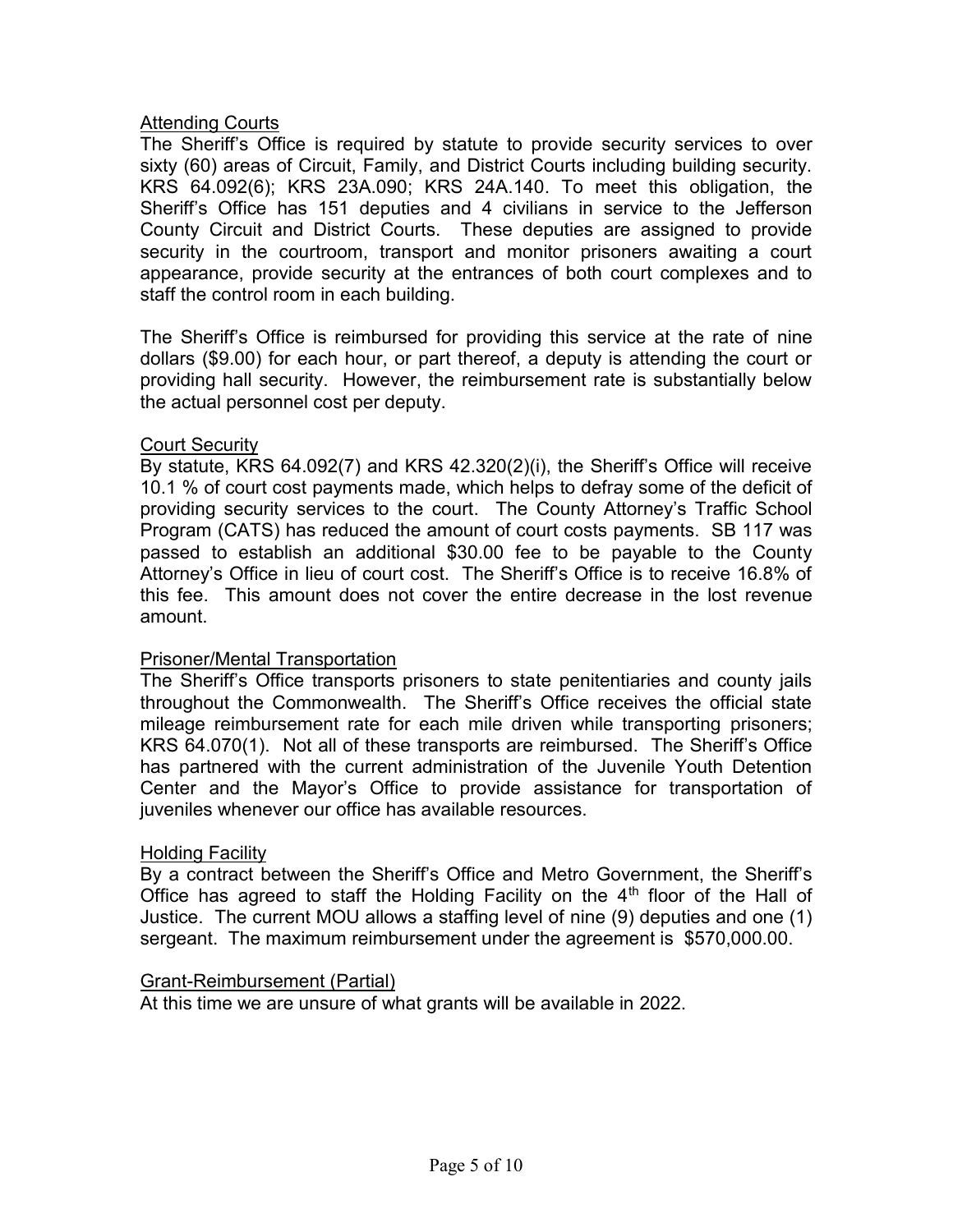# IS Services

The Sheriff's Office provides the tax billing function for the County Clerk's Office. The County Clerk reimburses the Sheriff's Office 50% of the amount the County Clerk receives for the preparation of the tax bills after all expenses are deducted.

## Miscellaneous Reimbursement

This represents payments for sale of office property that is excess or obsolete, reimbursement that are older than one (1) year from date of payment and other miscellaneous reimbursements.

## Abandoned Property – State

This item consists of abandoned money paid to us by the State Treasurer's abandoned property fund.

## Prior Years Surplus/Deficit.

This line item is for the use of prior year surplus/deficit in the current budget.

# *Expenses*

# **Personnel Costs**

The Sheriff's Office is seeking approval to spend the amount on salaries and its related costs as detailed in attachments A & A-1 of this request. We will use our part-time positions to account for the use of full-time equivalents (FTE). This budget reflects the retirement rates that were effective 7-1-2021 and revised rates will be applicable for 7-1-2022. We will not know the official new retirement rates until after this request is submitted. If the new official retirement rate increases sufficiently to require an amendment to our budget, we will do so when it becomes necessary. The employer's cost for health insurance for 2022 is projected to remain approximately the same amount. Neither our part-time nor our seasonal workers participate in our health insurance program. We have adjusted the charge for workers compensation based on our three (3) year experience as supplied by Frankfort. Per our contract with JCSO FOP Lodge 25 it has been negotiated for a five percent (5%) increase in wages across the board for all employees effective January 1, 2022.

## Personnel Strength

The Sheriff's Office requests authorization for 329 slots for 2022. This is composed of 261 sworn positions and 68 non-sworn positions. As stated earlier, this allows for our use of FTEs.

## Retirement

Sheriff's Office employees participate in the County Employees Retirement System. Only full-time positions participate in the retirement system. Neither our part-time nor our seasonal workers participate in the retirement system.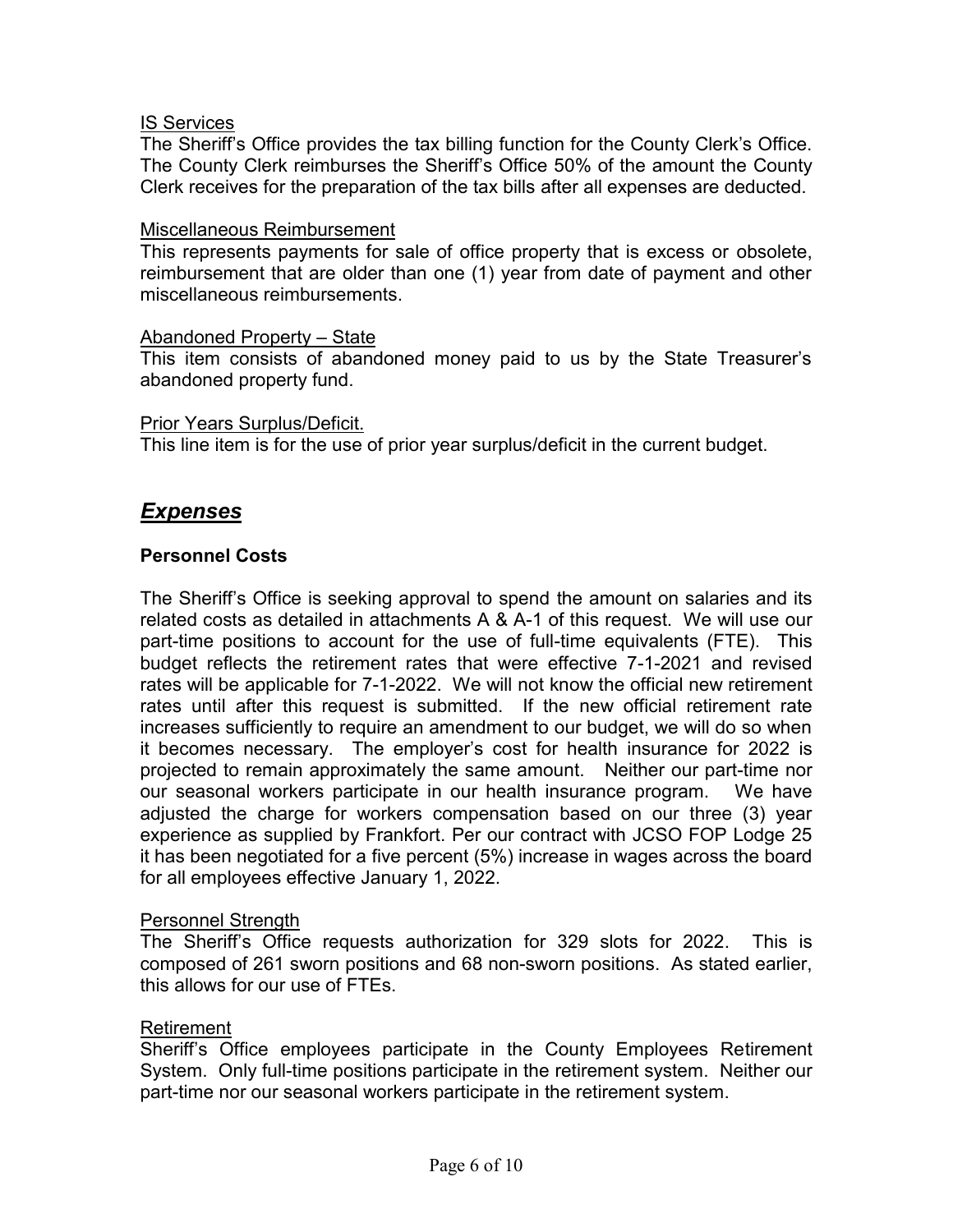The current contribution rates are 44.33 percent of salary for employees in the hazardous system and 26.95 percent for our civilian employees. The contribution rates starting 7-1-2022 are projected to be 56.33 percent for hazardous employees and 38.95 percent for non-hazardous employees.

KRS Chapter 15 and 70 allow sheriff's offices the ability to employ retired law enforcement officers, provided they meet the requirements of the statutes. The Sheriff's Office will not be required to pay additional retirement or health insurance benefits for these retired officers and our budget reflects such changes to the law.

# FICA

The FICA budget request was calculated by multiplying an employee's gross salary by 7.65%.

## Benefits

The Sheriff's Office seeks to provide employees with reasonable and competitive benefits commensurate with its financial resources. The Sheriff's Office has budgeted the total amount as shown in Attachments A and A-1 for health benefit costs for 2022. The Sheriff's Office also provides life insurance for all employees at a cost of \$ 5676.00.

. .

# Overtime

In accordance with the current contract with FOP 25, holiday time has been converted to vacation time. Due to the variable nature of our workload, we prefer to use overtime rather than hire additional full time employees to cover unforeseen circumstances or occurrences.

# Sick Leave Conversion

The sick leave conversion program allows retiring employees depending on their qualified effective date to convert accumulated unused sick leave into service credit for retirement purposes. The amount budgeted in 2022 is based on an average of our experience over several years.

# Unemployment Compensation

This budget item is only for those who are laid-off or are eligible for benefits under the rules and regulations of the unemployment compensation agency. The amount budgeted in 2022 reflects our anticipated usage.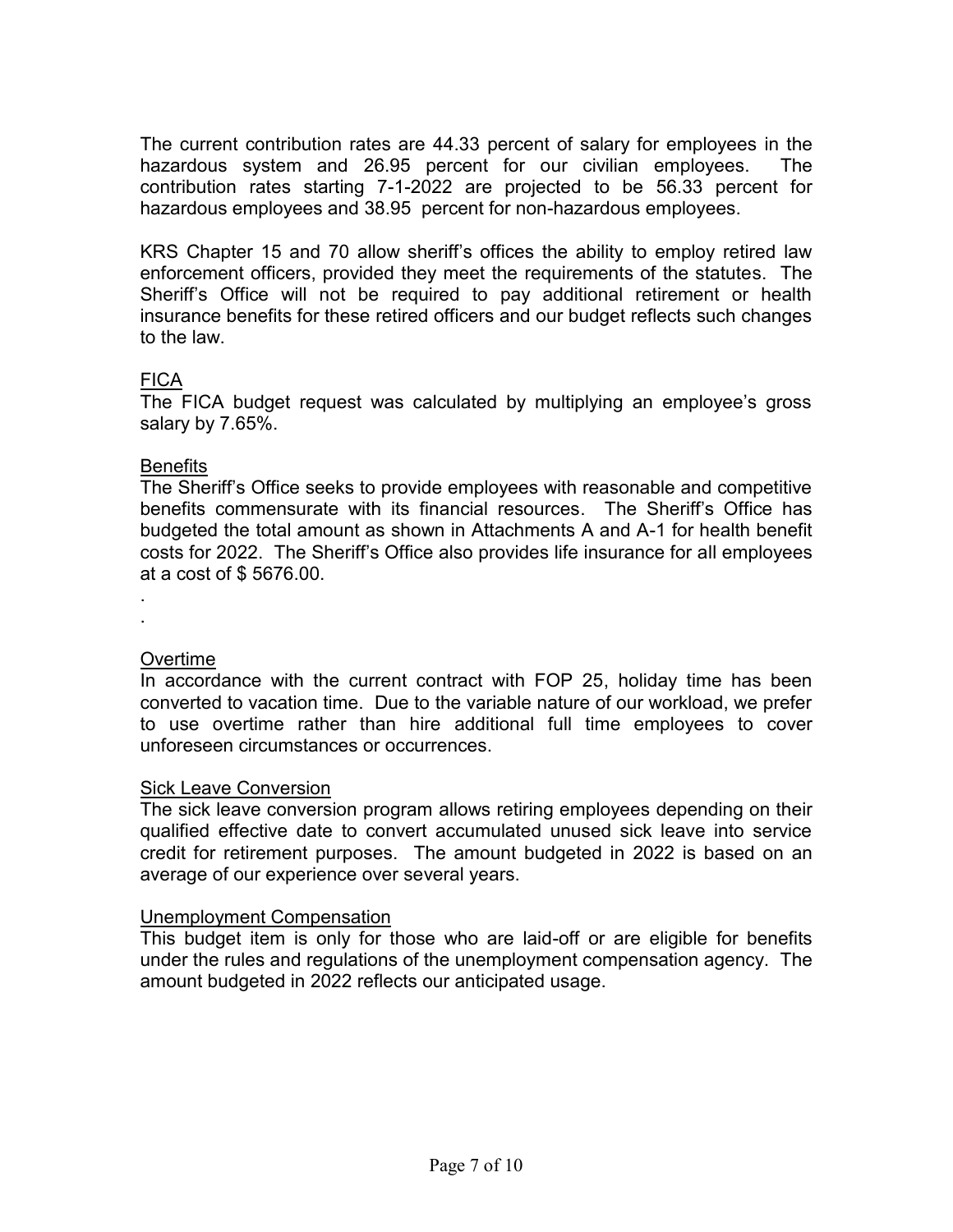## **Insurance Expenses**

This category is for insurance on our fleet plus the faithful performance of our personnel. We also have insurance on other property owned by the Sheriff's Office. Currently, our policy is through the KACO Insurance Plan.

## **Contractual Expenses**

#### Personal Services

The Sheriff's Office seeks authorization to enter into personal service contracts, if necessary, to meet the operational needs of the office.

#### Legal Services

The Sheriff's Office seeks to budget \$ 90,000 for legal representation during 2022. There is a continuing need for legal counsel for Merit Board affairs and other routine matters that require litigation. We are also continuing a lawsuit against the Kentucky Retirement System regarding some of the provisions of HB<sub>1</sub>

#### Audit/Accounting

The Sheriff's Office seeks \$1,000 for this item. It is the Sheriff's intention to use the State Auditor's Office whenever possible.

#### MIS Services

This includes the minimum amount due on existing maintenance contracts for the software running on the iSeries that is licensed from ACI, Inc and a small amount for the other areas of IS. In 2009 the Sheriff's Office switched from the current RMS provider which was Visionair to the new RMS provider from Metro Government which is ILEADS from Intergraph. Included in this category are the maintenance costs for our time and attendance system and the MPAL tax system the IBM iSeries.

## Other Expenses

The other expenses listed on this budget request are self-explanatory and reflect our efforts to cut our budgeted expenses wherever possible to make sure that we end the current administration with a positive balance. Items that show dramatic change or that is for only one (1) year is listed in the following section.

## **Initiatives/Non-recurring Expenses**

The Sheriff's Office seeks to undertake the following initiatives or incur nonrecurring expenses in 2022 that are listed in the following budget items.

#### Parking

Parking is budgeted to show the lease of the lot at  $8<sup>th</sup>$  and Market plus parking at the  $6<sup>th</sup>$  and Market Garage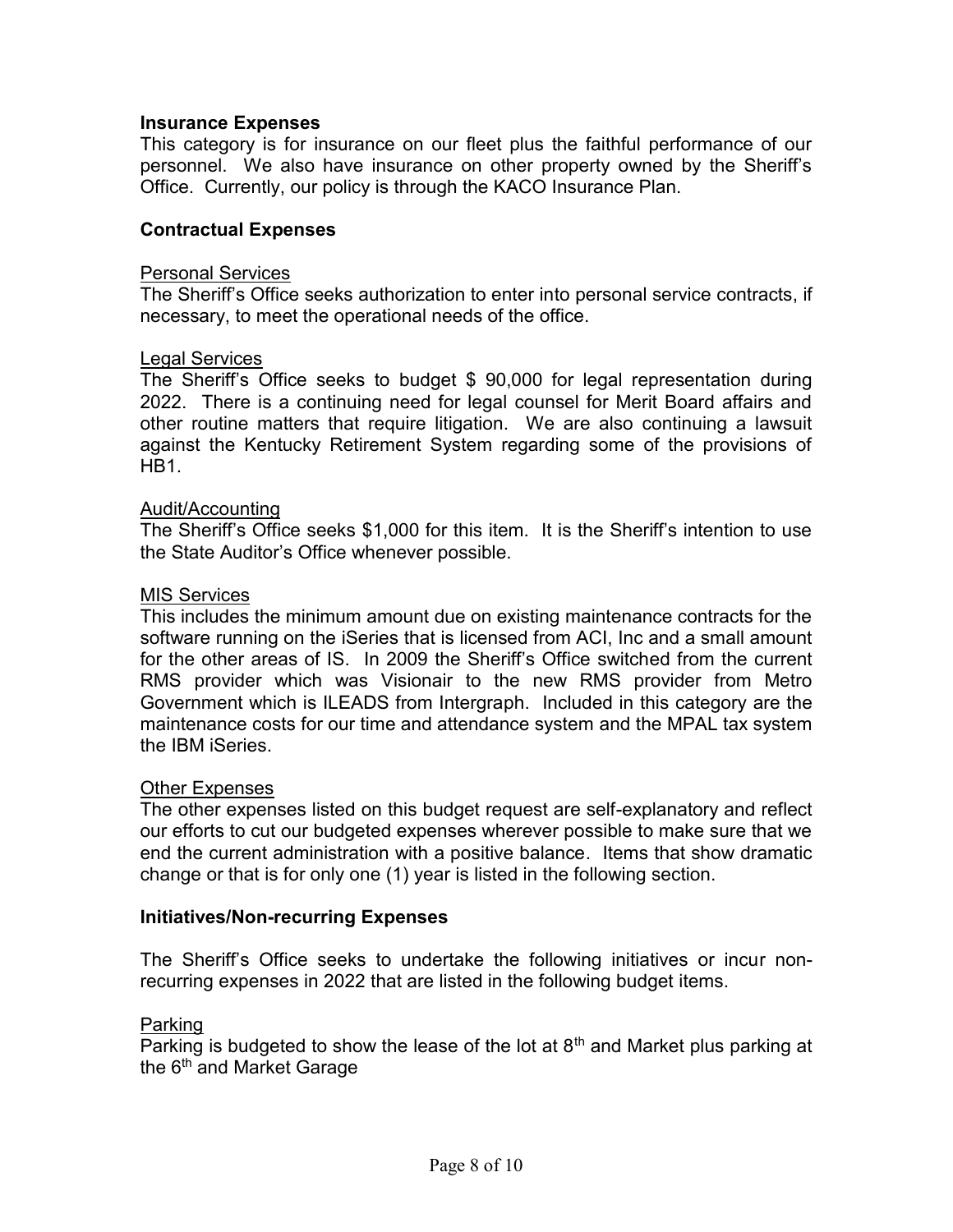# Training & Seminars

The Sheriff has a strong commitment to professionalize the Sheriff's Office. This goal can only be achieved through proper training of all personnel both civilian and sworn. Training emphasis will also be placed on mid-level supervisory positions (both sworn and non-sworn).

## Uniforms

The purpose of this expense item is to pay for the initial issue of uniforms for new recruits and new issue if there is a change in the basic uniform. This is required by our contract with the FOP.

## Physicals/Medicals

This item is for the statutorily required physicals for new recruits and reserves. The Sheriff's Office now offers an EAP (Employee Assistance Program) which includes counseling services.

## Discretionary Expenses

This expense item is used to provide for additional expenses related to special training, travel related to homeland security emergencies, academy graduations, retirements, state and national sheriff's conventions and extraordinary office expenses. This item includes our normal amount for discretionary expenses.

## Computer Equipment

We continue to buy additional equipment and servers for necessary upgrades during the year. We are planning on continuing to upgrade our software to Microsoft's current products. We will still have to replace obsolete hardware and software on a continuing basis. We are continuing to work closely with Metro IT to share resources so that we don't waste money by duplicating resources. We have added approximately forty-three (43) MDTs to our vehicles. Some of our older models will have to be replaced as needed. We are also looking at adding printers and scanners to the vehicles used by the process units.

## Automobiles

The Sheriff's Office is committed to keeping the fleet up to a safe and acceptable standard. Sheriff's Office has implemented a vehicle replacement program based on the vehicle's primary assignment, safety and road worthiness. For 2022 we have budgeted \$650,000 for vehicles.

## Office Equipment

We will need to continue upgrading the office equipment in our Office and this need is reflected in our 2022 budget.

## Communication Equipment

This item is for necessary upgrades to the existing communications equipment, E-911, and additional purchases of hand-held radios for new recruits and our